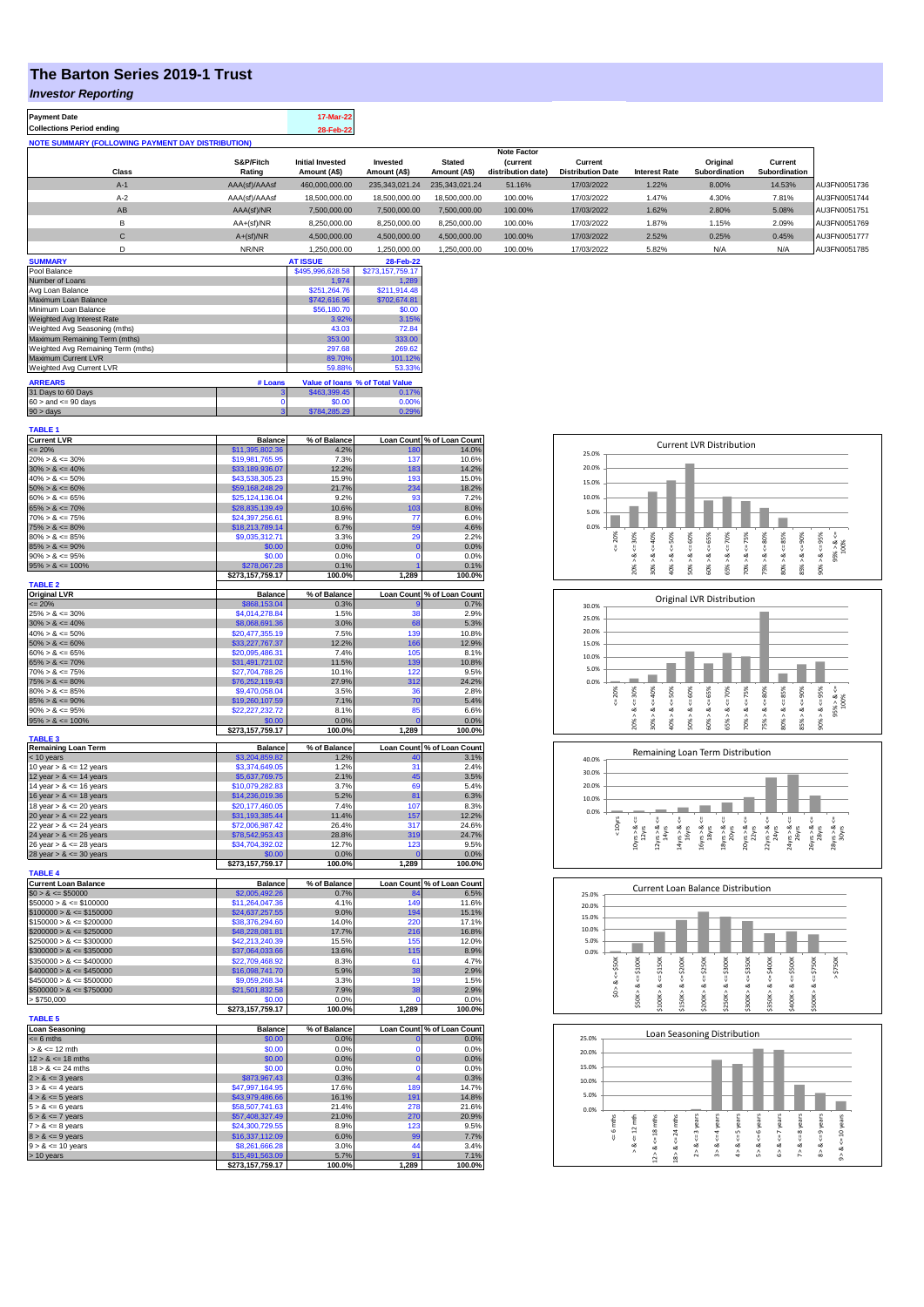## **The Barton Series 2019-1 Trust**

## *Investor Reporting*

| <b>Payment Date</b>                                     |                                                  | 17-Mar-22             |                         |                                                                                                                                                                                                                                                              |
|---------------------------------------------------------|--------------------------------------------------|-----------------------|-------------------------|--------------------------------------------------------------------------------------------------------------------------------------------------------------------------------------------------------------------------------------------------------------|
| <b>Collections Period ending</b>                        |                                                  | 28-Feb-22             |                         |                                                                                                                                                                                                                                                              |
| TABLE 6                                                 |                                                  |                       |                         |                                                                                                                                                                                                                                                              |
| Postcode Concentration (top 10 by value)                | <b>Balance</b>                                   | % of Balance          | <b>Loan Count</b>       | % of Loan Count                                                                                                                                                                                                                                              |
| 2615                                                    | \$5,636,237.54                                   | 2.1%                  | 27                      | 2.1%                                                                                                                                                                                                                                                         |
| 2611                                                    | \$5,379,691.37                                   | 2.0%                  | 17                      | 1.3%                                                                                                                                                                                                                                                         |
| 2914                                                    | \$4,881,200.14                                   | 1.8%                  | 17                      | 1.3%                                                                                                                                                                                                                                                         |
| 5114                                                    | \$4,491,734.37                                   | 1.6%                  | 23                      | 1.8%                                                                                                                                                                                                                                                         |
| 2620<br>5162                                            | \$4,401,433.22<br>\$4,213,346.73                 | 1.6%<br>1.5%          | 18<br>26                | 1.4%<br>2.0%                                                                                                                                                                                                                                                 |
| 2617                                                    | \$4,170,492.51                                   | 1.5%                  | 18                      | 1.4%                                                                                                                                                                                                                                                         |
| 5158                                                    | \$3,444,283.76                                   | 1.3%                  | 19                      | 1.5%                                                                                                                                                                                                                                                         |
| 2905                                                    | \$3,299,684.28                                   | 1.2%                  | 15                      | 1.2%                                                                                                                                                                                                                                                         |
| 5169                                                    | \$3,257,165.47                                   | 1.2%                  | 15                      | 1.2%                                                                                                                                                                                                                                                         |
|                                                         |                                                  |                       |                         |                                                                                                                                                                                                                                                              |
| <b>TABLE 7</b>                                          |                                                  |                       |                         |                                                                                                                                                                                                                                                              |
| <b>Geographic Distribution</b>                          | <b>Balance</b>                                   | % of Balance          |                         | Loan Count % of Loan Count                                                                                                                                                                                                                                   |
| Australian Capital Territory                            | \$48,826,327.78                                  | 17.9%                 | 212                     | 16.4%                                                                                                                                                                                                                                                        |
| New South Wales                                         | \$37,150,236.49                                  | 13.6%<br>0.4%         | 168<br>3                | 13.0%<br>0.2%                                                                                                                                                                                                                                                |
| Northern Territory<br>Queensland                        | \$977,884.93<br>\$2,753,774.83                   | 1.0%                  | 13                      | 1.0%                                                                                                                                                                                                                                                         |
| South Australia                                         | \$120,073,785.26                                 | 44.0%                 | 643                     | 49.9%                                                                                                                                                                                                                                                        |
| Tasmania                                                | \$599,508.25                                     | 0.2%                  | з                       | 0.2%                                                                                                                                                                                                                                                         |
| Victoria                                                | \$10,826,203.07                                  | 4.0%                  | 39                      | 3.0%                                                                                                                                                                                                                                                         |
| Western Australia                                       | \$51,950,038.56                                  | 19.0%                 | 208                     | 16.1%                                                                                                                                                                                                                                                        |
|                                                         | \$273,157,759.17                                 | 100.0%                | 1,289                   | 100.0%                                                                                                                                                                                                                                                       |
| <b>TABLE 8</b>                                          |                                                  |                       |                         |                                                                                                                                                                                                                                                              |
| Metro/Non-Metro/Inner-City                              | <b>Balance</b>                                   | % of Balance          |                         | Loan Count % of Loan Count                                                                                                                                                                                                                                   |
| Metro                                                   | \$216,565,949.05                                 | 79.3%                 | 1004                    | 77.9%                                                                                                                                                                                                                                                        |
| Non-metro                                               | \$53,789,341.57                                  | 19.7%                 | 273                     | 21.2%                                                                                                                                                                                                                                                        |
| Inner city                                              | \$2,802,468.55                                   | 1.0%                  |                         | 0.9%                                                                                                                                                                                                                                                         |
|                                                         | \$273,157,759.17                                 | 100.0%                | 1,289                   | 100.0%                                                                                                                                                                                                                                                       |
| <b>TABLE 9</b>                                          |                                                  |                       |                         |                                                                                                                                                                                                                                                              |
| <b>Property Type</b><br><b>Residential House</b>        | Balance                                          | % of Balance<br>91.3% | 1165                    | Loan Count % of Loan Count<br>90.4%                                                                                                                                                                                                                          |
| Residential Unit                                        | 249,334,711.56 <mark>,</mark><br>\$21,239,227.78 | 7.8%                  | 111                     | 8.6%                                                                                                                                                                                                                                                         |
| Rural                                                   | \$0.00                                           | 0.0%                  | $\mathbf{0}$            | 0.0%                                                                                                                                                                                                                                                         |
| Semi-Rural                                              | \$0.00                                           | 0.0%                  | $\Omega$                | 0.0%                                                                                                                                                                                                                                                         |
| <b>High Density</b>                                     | \$2,583,819.83                                   | 0.9%                  | 13                      | 1.0%                                                                                                                                                                                                                                                         |
|                                                         | \$273,157,759.17                                 | 100.0%                | 1,289                   | 100.0%                                                                                                                                                                                                                                                       |
| <b>TABLE 10</b>                                         |                                                  |                       |                         |                                                                                                                                                                                                                                                              |
|                                                         |                                                  |                       |                         |                                                                                                                                                                                                                                                              |
| <b>Occupancy Type</b>                                   | <b>Balance</b>                                   | % of Balance          | <b>Loan Count</b>       |                                                                                                                                                                                                                                                              |
| Owner Occupied                                          | \$243,190,376.65                                 | 89.0%                 | 1130                    |                                                                                                                                                                                                                                                              |
| Investment                                              | :29.967.382.52                                   | 11.0%                 | 159                     |                                                                                                                                                                                                                                                              |
|                                                         | \$273,157,759.17                                 | 100.0%                | 1,289                   |                                                                                                                                                                                                                                                              |
| TABLE 11                                                |                                                  |                       |                         |                                                                                                                                                                                                                                                              |
| <b>Employment Type Distribution</b>                     | <b>Balance</b>                                   | % of Balance          |                         |                                                                                                                                                                                                                                                              |
| Contractor                                              | \$3,531,076.80                                   | 1.3%                  | 15                      |                                                                                                                                                                                                                                                              |
| Pay-as-you-earn employee (casual)                       | \$10,308,312.42                                  | 3.8%                  | 54                      |                                                                                                                                                                                                                                                              |
| Pay-as-you-earn employee (full time)                    | \$198,401,076.38                                 | 72.6%                 | 908                     |                                                                                                                                                                                                                                                              |
| Pay-as-you-earn employee (part time)                    | \$24,764,994.93                                  | 9.1%                  | 127                     |                                                                                                                                                                                                                                                              |
| Self employed<br>No data                                | \$21,318,544.50                                  | 7.8%                  | 94                      |                                                                                                                                                                                                                                                              |
|                                                         | \$14,833,754.14<br>\$0.00                        | 5.4%                  | 91                      |                                                                                                                                                                                                                                                              |
| Director                                                |                                                  | 0.0%<br>100.0%        |                         |                                                                                                                                                                                                                                                              |
| <b>TABLE 12</b>                                         | \$273,157,759.17                                 |                       | 1,289                   |                                                                                                                                                                                                                                                              |
| <b>LMI Provider</b>                                     | <b>Balance</b>                                   | % of Balance          |                         |                                                                                                                                                                                                                                                              |
| OBE                                                     | \$254,487,201.89                                 | 93.2%                 | 1215                    |                                                                                                                                                                                                                                                              |
| Genworth                                                | \$18,670,557.28                                  | 6.8%                  | 74                      |                                                                                                                                                                                                                                                              |
|                                                         | \$273,157,759.17                                 | 100.0%                | 1,289                   |                                                                                                                                                                                                                                                              |
| TABLE 13                                                |                                                  |                       |                         |                                                                                                                                                                                                                                                              |
| <b>Arrears</b>                                          | Balance                                          | % of Balance          |                         |                                                                                                                                                                                                                                                              |
| <= 0 days                                               | \$268,183,613.10                                 | 98.2%<br>1.4%         | 1268                    |                                                                                                                                                                                                                                                              |
| $0 >$ and $\lt = 30$ days                               | \$3,726,461.33                                   |                       | 15<br>3                 |                                                                                                                                                                                                                                                              |
| $30 >$ and $\leq 60$ days                               | \$463,399.45                                     | 0.2%                  | $\Omega$                | % of Loan Count<br>87.7%<br>12.3%<br>100.0%<br>Loan Count % of Loan Count<br>1.2%<br>4.2%<br>70.4%<br>9.9%<br>7.3%<br>7.1%<br>0.0%<br>100.0%<br>Loan Count % of Loan Count<br>94.3%<br>5.7%<br>100.0%<br>Loan Count % of Loan Count<br>98.4%<br>1.2%<br>0.2% |
| $60 >$ and $\leq 90$ days                               | \$0.00                                           | 0.0%                  | 3                       |                                                                                                                                                                                                                                                              |
| $90 > \text{days}$                                      | \$784,285.29<br>\$273,157,759.17                 | 0.3%<br>100.0%        | 1,289                   |                                                                                                                                                                                                                                                              |
| TABLE 14                                                |                                                  |                       |                         |                                                                                                                                                                                                                                                              |
| <b>Interest Rate Type</b>                               | <b>Balance</b>                                   | % of Balance          |                         | 0.0%<br>0.2%<br>100.0%<br>Loan Count % of Loan Count                                                                                                                                                                                                         |
| Variable                                                | \$198,177,240.24                                 | 72.6%                 | 965                     | 74.9%                                                                                                                                                                                                                                                        |
| Fixed                                                   | \$74,980,518.93                                  | 27.4%                 | 324                     |                                                                                                                                                                                                                                                              |
|                                                         | \$273,157,759.17                                 | 100.0%                | 1,289                   | 25.1%<br>100.0%                                                                                                                                                                                                                                              |
| <b>TABLE 15</b>                                         |                                                  |                       |                         |                                                                                                                                                                                                                                                              |
| <b>Weighted Ave Interest Rate</b>                       | Balance                                          | <b>Loan Count</b>     |                         |                                                                                                                                                                                                                                                              |
| <b>Fixed Interest Rate</b>                              | 2.79%                                            | 324                   |                         |                                                                                                                                                                                                                                                              |
|                                                         |                                                  |                       |                         |                                                                                                                                                                                                                                                              |
| TABLE 16                                                |                                                  |                       |                         |                                                                                                                                                                                                                                                              |
| <b>COVID-19 Impacted Loan</b>                           | Impacted (#)<br>$\Omega$                         | Impacted (%)<br>0.00% | Impacted (\$)<br>\$0.00 |                                                                                                                                                                                                                                                              |
|                                                         |                                                  |                       |                         |                                                                                                                                                                                                                                                              |
| TABLE 17<br>Foreclosure, Claims and Losses (cumulative) |                                                  | <b>Loan Count</b>     |                         |                                                                                                                                                                                                                                                              |

| (Foreclosure, Claims and Losses (cumulative | <b>Balance</b> | Loan Count |
|---------------------------------------------|----------------|------------|
| Properties foreclosed                       | \$506,371.85   |            |
| Claims submitted to mortgage insurers       | \$0.00         |            |
| Claims paid by mortgage insurers            | \$0.00         |            |
| loss covered by excess spread               | \$0.00         |            |
| Amount charged off                          | \$0.00         |            |

Please note: Stratified data excludes loans where the collateral has been sold and there is an LMI claim pending.